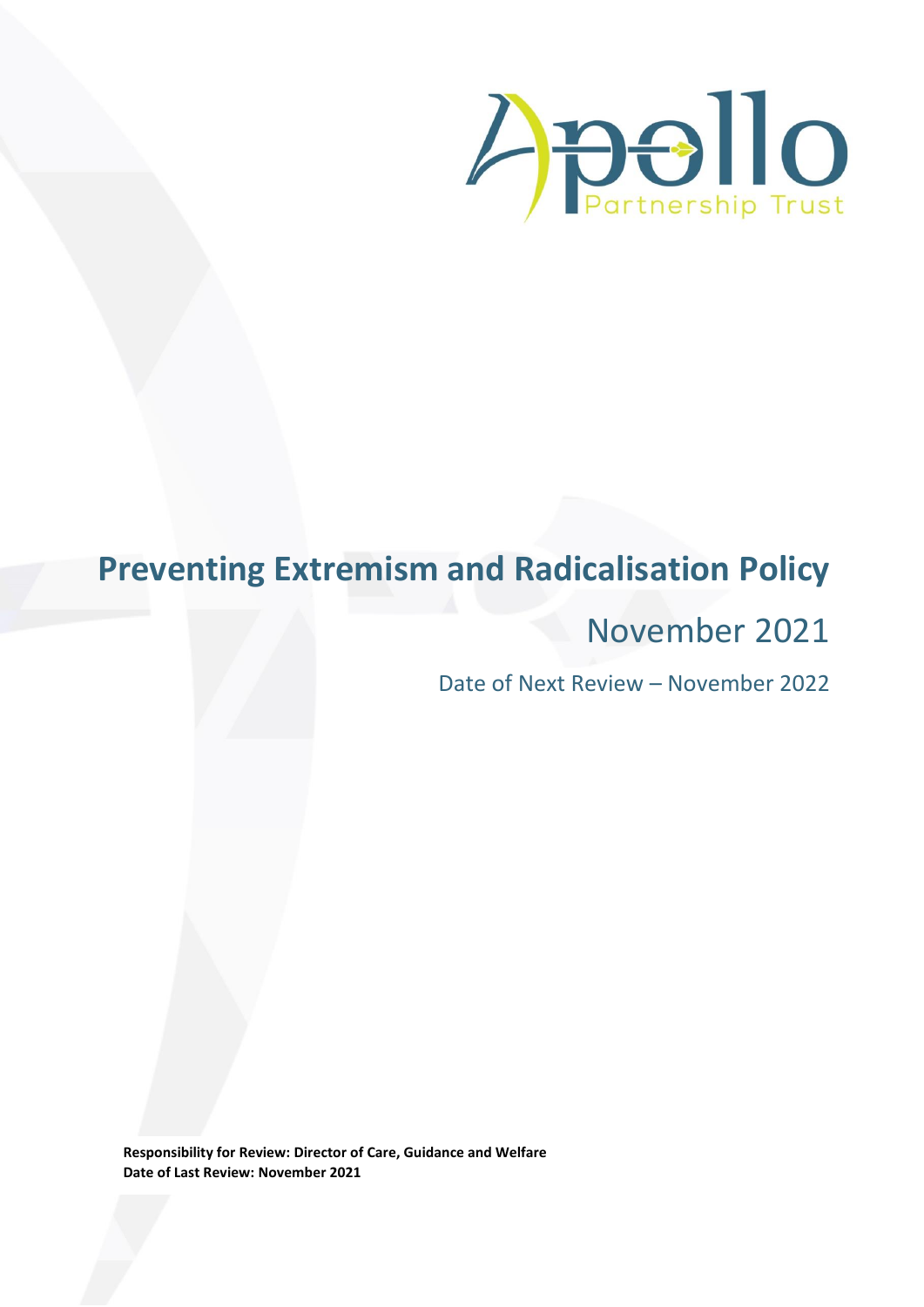## **1.0 Policy Statement**

This 'Preventing Extremism and Radicalisation Policy' is part of our commitment to keeping children safe. Since the 'Education and Inspections Act 2006' schools have a duty to promote community cohesion. Over the last few years global events have led to a growth of extremist viewpoints, including advocacy of violent extremism. Schools have an important part to play in both educating children and young people about extremism and recognising when students start to become radicalised. In March 2015 new statutory duties were placed on schools by the 'Counter Terrorism and Security Act,' (2015) which means they must work to prevent children being drawn into extremism. Safeguarding children from all risks of harm is an important part of a school's work and protecting them from extremism is one aspect of that.

## **2.0 Scope and Purpose**

At the Apollo Partnership Trust (APT) we ensure that through our vision, values, rules, diverse curriculum and teaching we promote tolerance and respect for all cultures, faiths and lifestyles. The Senior Leadership Teams also ensure that this ethos is reflected and implemented effectively in school policy and practice and that there are effective risk assessments in place to safeguard and promote students' welfare. We have a duty to prepare our children for life in modern Britain and to keep them safe. Students who attend our schools have the right to learn in safety. We do not tolerate bullying of any kind and will challenge derogatory language and behaviour towards others.

Extremism is defined in the 2011 Prevent strategy as vocal or active opposition to fundamental British values, including democracy, the rule of law, individual liberty and mutual respect and tolerance of different faiths and beliefs. We also include in our definition of extremism calls for the death of members of our armed forces, whether in this country or overseas.

Radicalisation refers to the process by which a person comes to support terrorism and extremist ideologies associated with terrorist groups.

British Values are democracy, the rule of law, individual liberty and mutual respect and tolerance of those with different faiths and beliefs.

The duty to prevent children and young people being radicalised is set out in the following documents:

- Counter Terrorism and Security Act (2015)
- Keeping Children Safe in Education (2021)
- Prevent Duty Guidance (2015)
- Working together to Safeguard Children (2018)

Related Policies:

- Behaviour Policy
- Safeguarding Policy
- Staff Code of Conduct
- Whistleblowing Policy

#### **3.0 Roles & Responsibilities**

#### **3.1 Role of the Head of School/Headteacher**:

It is the role of the Head of School/Headteacher to:

- ensure that the school and its staff respond to preventing radicalisation on a day to-day basis,
- ensure that the school's curriculum addresses the issues involved in radicalisation
- ensure that staff conduct is consistent with preventing radicalisation.

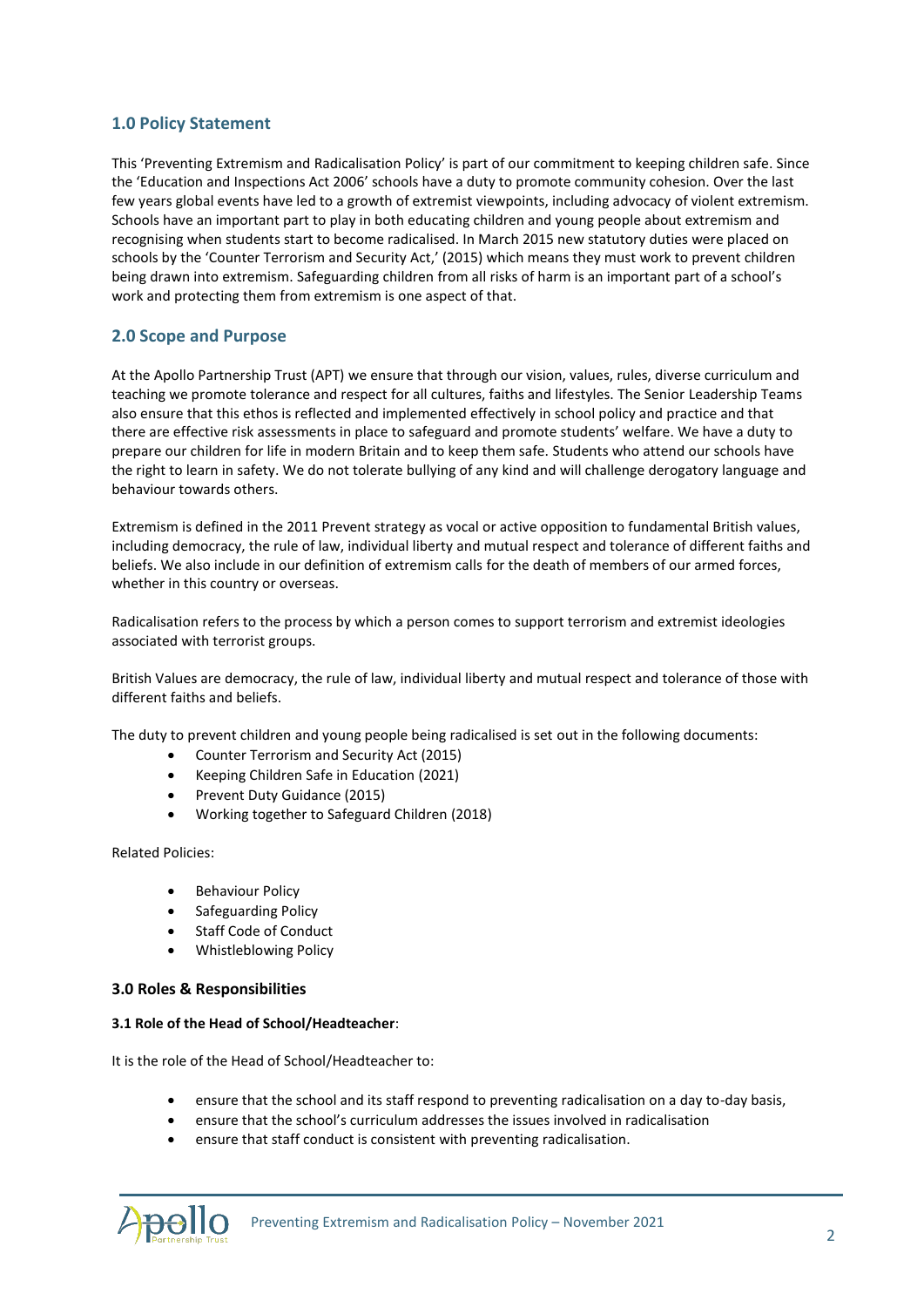#### **3.2 Role of Designated Safeguarding Lead:**

It is the role of the designated safeguarding lead to:

- ensure that staff understand the issues of radicalisation, are able to recognise the signs of vulnerability or radicalisation and know how to refer their concerns
- receive safeguarding concerns about children and young people who may be vulnerable to the risk of radicalisation or are showing signs of radicalisation
- make referrals to appropriate agencies with regard to concerns about radicalisation
- liaise with partners, including the local authority and the police
- report to the Head of School / Headteacher on these matters.

#### **3.3 Role of Staff:**

It is the role of staff to understand the issues of radicalisation and know how to refer their concerns.

## **4.0 Curriculum**

We are committed to ensuring that our students are offered a broad and balanced curriculum that aims to prepare them for life in modern Britain. We encourage our students to be inquisitive learners who are open to new experiences and are tolerant of others.

Our vision is to support the development of the whole child as a reflective learner within a calm, caring, happy and purposeful atmosphere. Teaching the schools' vision alongside the fundamental British values supports quality teaching and learning, whilst making a positive contribution to the development of a fair, just and civil society.

### **5.0 Internet Safety**

The internet provides children and young people with access to a wide range of content, some of which is harmful. Extremists use the internet, including social media, to share their messages. The filtering systems used in our school blocks inappropriate content, including extremist content.

## **6.0 Staff Training**

Staff will be given training to help them understand the issues of radicalisation, to be able to recognise the signs of vulnerability or radicalisation and to know how to refer their concerns. This information also forms part of induction safeguarding training. Staff are updated as necessary in weekly safeguarding briefings.

### **7.0 Safer Recruitment**

We ensure that the staff we appoint to the school are suitable, our recruitment procedures are rigorous and we follow the statutory guidance published in part 3 of Keeping Children Safe in Education (2021). Vetting and barring checks are undertaken on relevant people, including governors and volunteers.

### **8.0 Visitors**

Visitors to the school are made aware of our safeguarding and child protection policies and are given information about what to do if they are concerned about any aspect of child welfare

## **9.0 Signs of Vulnerability**

There are no known definitive indicators that a young person is vulnerable to radicalisation, but there are a number of signs that together increase the risk. Signs of vulnerability include:

- underachievement
- being in possession of extremist literature
- poverty